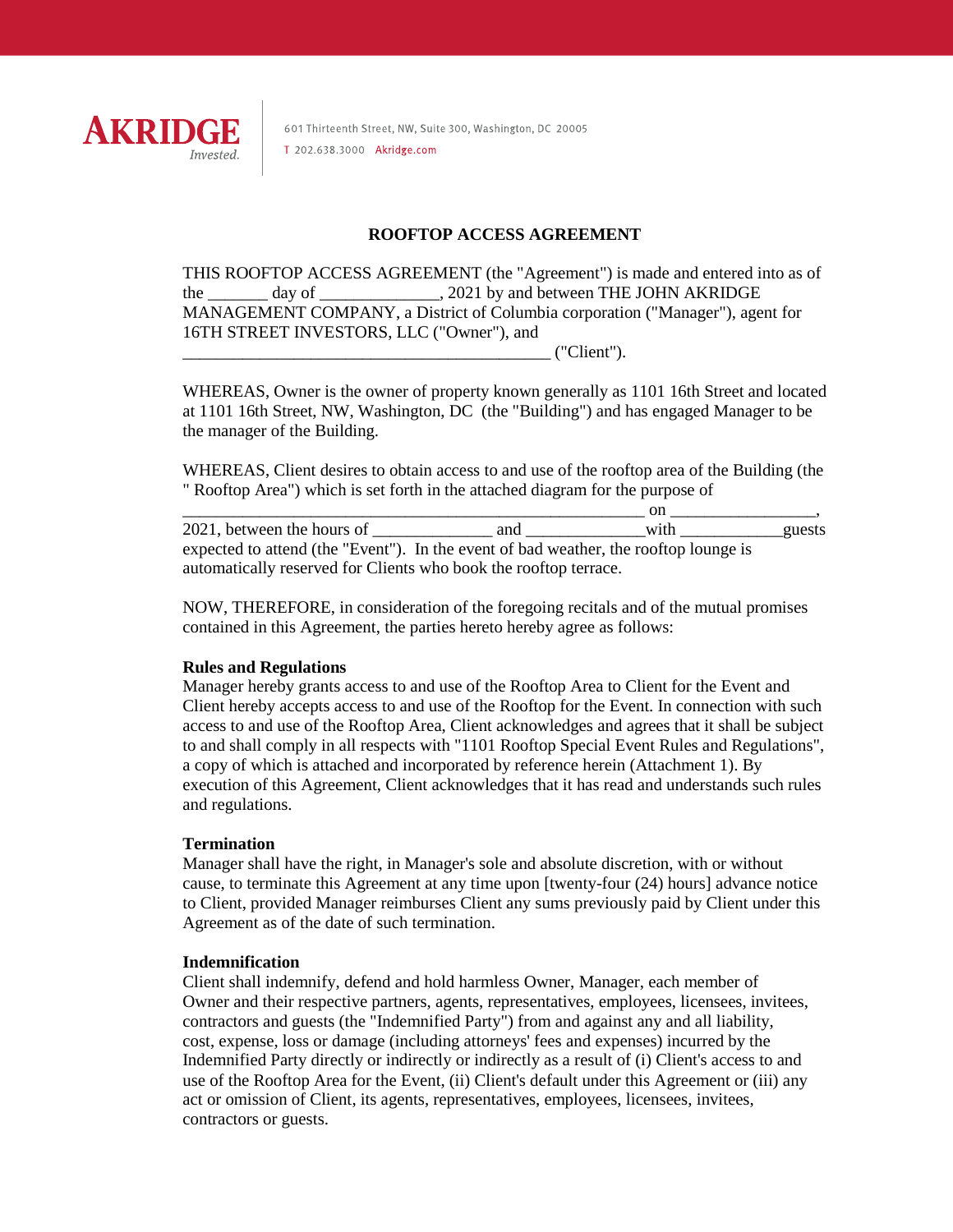

## **Limitation on Liability of Manager and Owner**

Manager shall have absolutely no liability to Client or to any third party except for Manager's willful or grossly negligent failure to perform its obligations hereunder. All obligations of Manager hereunder are those of Manager only, and in no event shall any other person or entity be responsible for the obligations of Manager hereunder, including without limitation, any officer, director, shareholder, partner or affiliate of Manager or of any affiliate of Manager, including, without limitation, Owner. Owner shall have absolutely no liability to Client or to any third party.

## **Expenses**

Client shall pay Manager all expenditures to cover operating expenses, including but not limited to cleaners, on-site personnel (porters and engineers) and any additional security personnel required for this event to take place and to restore the Rooftop Area to its original condition. Client shall pay Manager, in addition for the above expenses for any damages incurred prior to, during or after the event.

Costs for on-site personnel will be as follows:

- Porter \$36.00 per hour;
- Staff Engineer \$100.00 per hour;

In addition, there could be an approximate cost of \$325 - \$750 to the designated janitorial company or staff to clean and restore, including the restrooms. Floor restoration costs will be based on the attendees at the event, and final cleanup by the caterer. Please note that porter hours are based on hours commencing with the caterers from time of set up to final cleanup.

Extenuating circumstances may apply (Client hires personal cleaner for event).

#### **Miscellaneous**

1.1 All of the terms of this Agreement shall apply to and be binding upon, and inure to the benefit of, the parties hereto.

2.2 This Agreement shall be governed by and construed in accordance with the laws of the District of Columbia (but not including its choice-of-law rules).

3.3 This Agreement, including **Attachments 1 and 2**, contains the entire agreement of the parties with respect to the subject matter hereof, and there are no other understandings, agreements, representations or warranties, written or oral, express or implied, between the parties related to the subject matter hereof that are not expressly stated in this Agreement.

3.4 This Agreement may not be amended, modified, changed or waived except by an instrument or instruments in writing and signed by Manager and Client.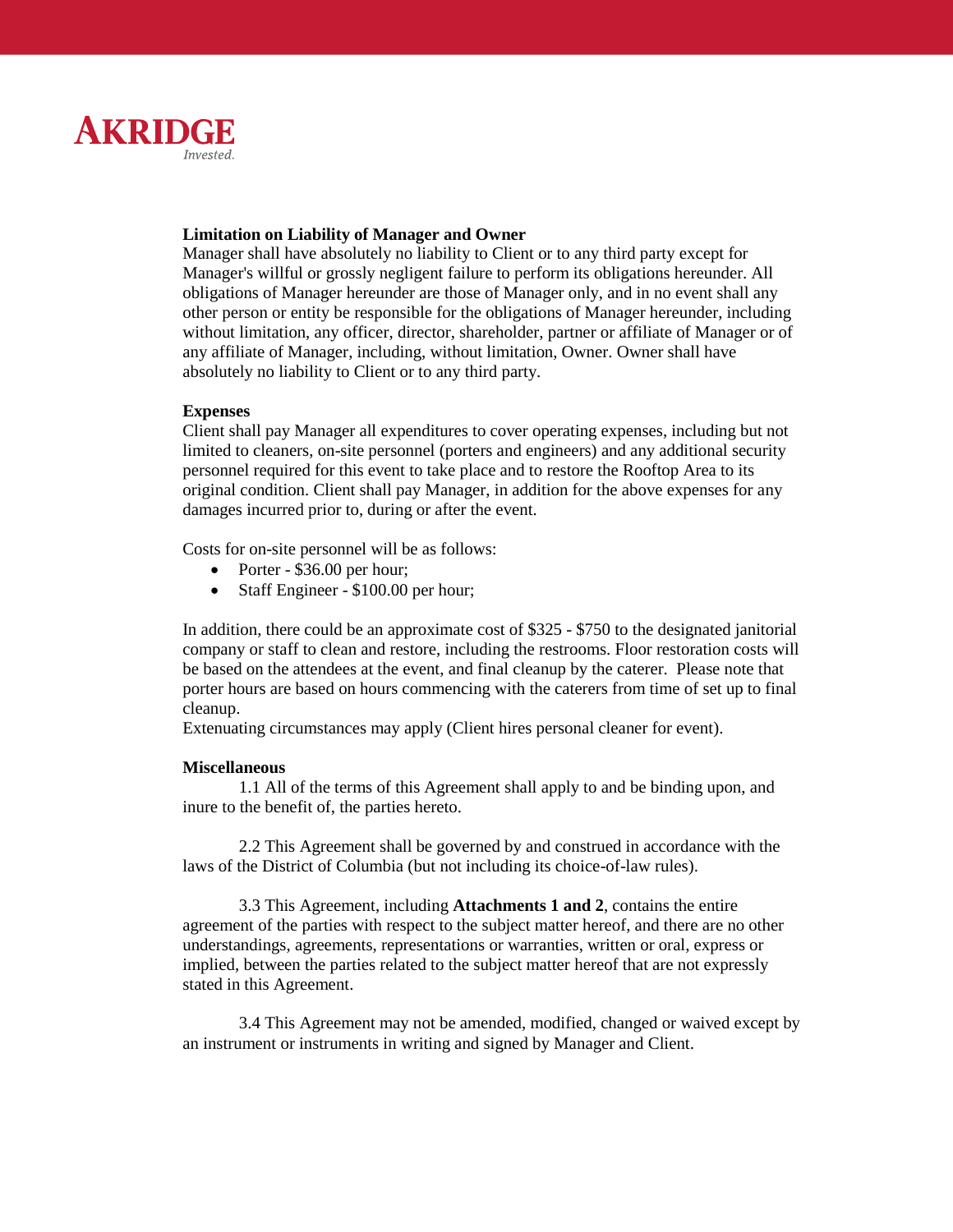

IN WITNESS WHEREOF, the parties have executed this Atrium/Rooftop Access Agreement as of the date and year first written above.

# MANAGER:

## 16TH STREET INVESTORS, LLC

 By: The John Akridge Management Company Management Agent

Name: \_\_\_\_\_\_\_\_\_\_\_\_\_\_\_\_\_\_\_\_\_\_\_\_\_\_\_\_\_\_\_\_\_\_\_\_\_\_

Title: \_\_\_\_\_\_\_\_\_\_\_\_\_\_\_\_\_\_\_\_\_\_\_\_\_\_\_\_\_\_\_\_\_\_\_\_\_\_\_

CLIENT: \_\_\_\_\_\_\_\_\_\_\_\_\_\_\_\_\_\_\_\_\_\_\_\_\_\_\_\_\_\_\_\_\_\_\_\_\_

By: \_\_\_\_\_\_\_\_\_\_\_\_\_\_\_\_\_\_\_\_\_\_\_\_\_\_\_\_\_\_\_\_\_\_\_\_\_\_\_\_

Title: \_\_\_\_\_\_\_\_\_\_\_\_\_\_\_\_\_\_\_\_\_\_\_\_\_\_\_\_\_\_\_\_\_\_\_\_\_\_\_\_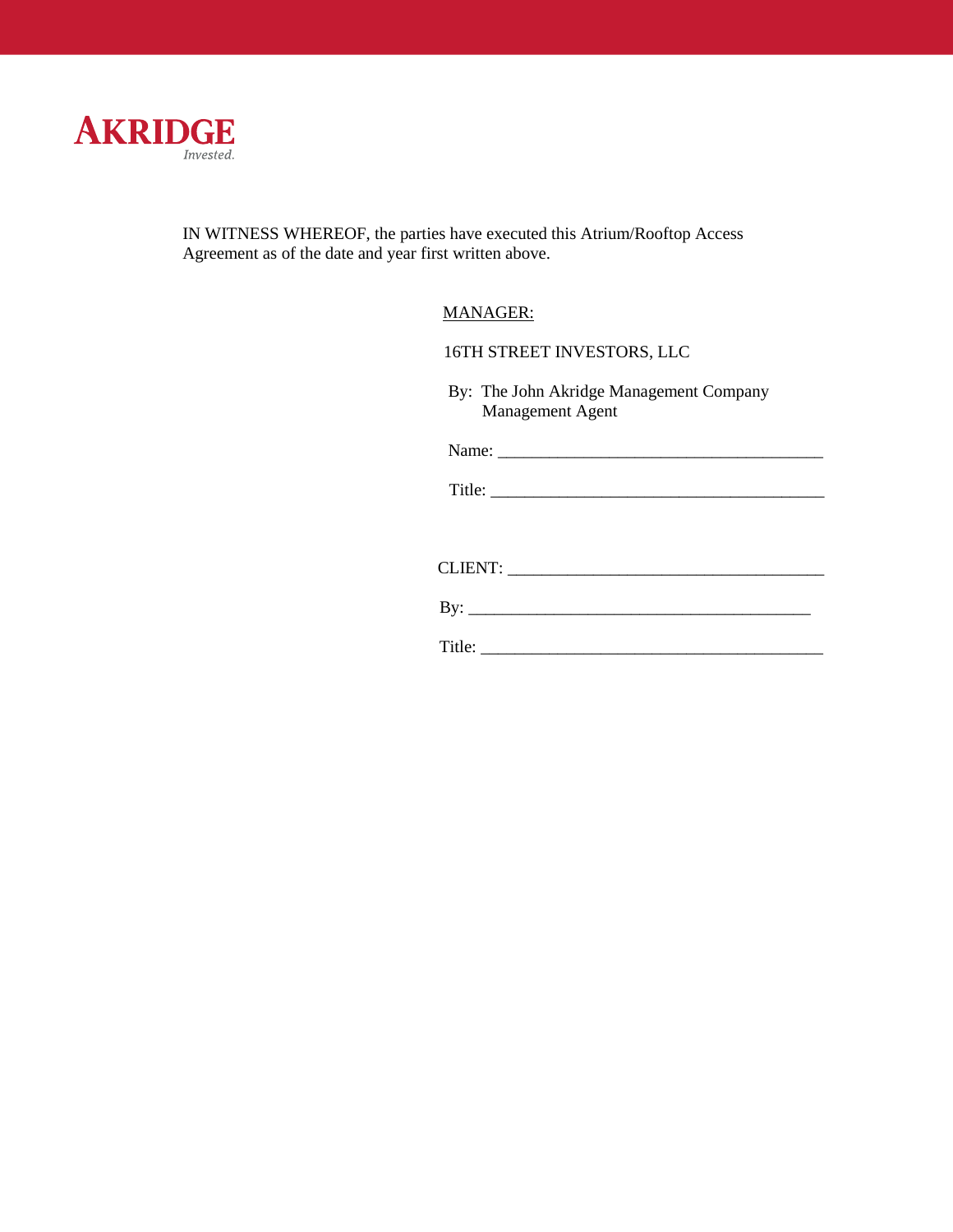

## **Attachment 1 1101 16th Street Rooftop Special Event Rules and Regulations**

- 1. Event times are to be agreed upon by Management and Client in advance. Set up and take down must occur the same day.
- 2. The serving or presence of red wine is prohibited.
- 3. No signage, decorations, frames, etc. shall penetrate the walls, ceiling, floors, planters or any other permanent fixtures of the atrium or the building.
- 4. All materials moved across all floor surfaces must be transported on equipment with rubber wheels to avoid scratching the floors. Protective floor covering shall also be used for deliveries where necessary.
- 5. The following items are not allowed: fireworks and open flames (except chafing dishes.
- 6. No painting allowed.
- 7. Entrance for events will be limited to the main entrance. However, all building entrances will remain unobstructed at all times.
- 8. All table legs and other equipment or furniture must have rubber protectors or a protective surface to avoid scratching the floors.
- 9. Rooftop furniture cannot be removed for Rooftop Events.
- 10. Any damages incurred must be repaired within 10-30 days, depending on the nature of the damages; charges will be billed directly to the Client.
- 11. Prior to the event, the Client shall present to the Property Manager Certificates of Insurance from vendors used providing coverage as follows:

| Bodily Injury Liability   | $$1,000,000$ per Occurrence |
|---------------------------|-----------------------------|
| Property Damage Liability | $$1,000,000$ per Occurrence |
| Liquor Liability          | $$1,000,000$ per Occurrence |
| Fire Legal Liability      | $$1,000,000$ per Occurrence |

Any caterer hired by the Client shall present evidence of Liquor Liability insurance coverage which shall not be satisfied by the Client's Host Liquor Liability insurance.

Certificates of Insurance shall be presented to the Property Manager for its approval.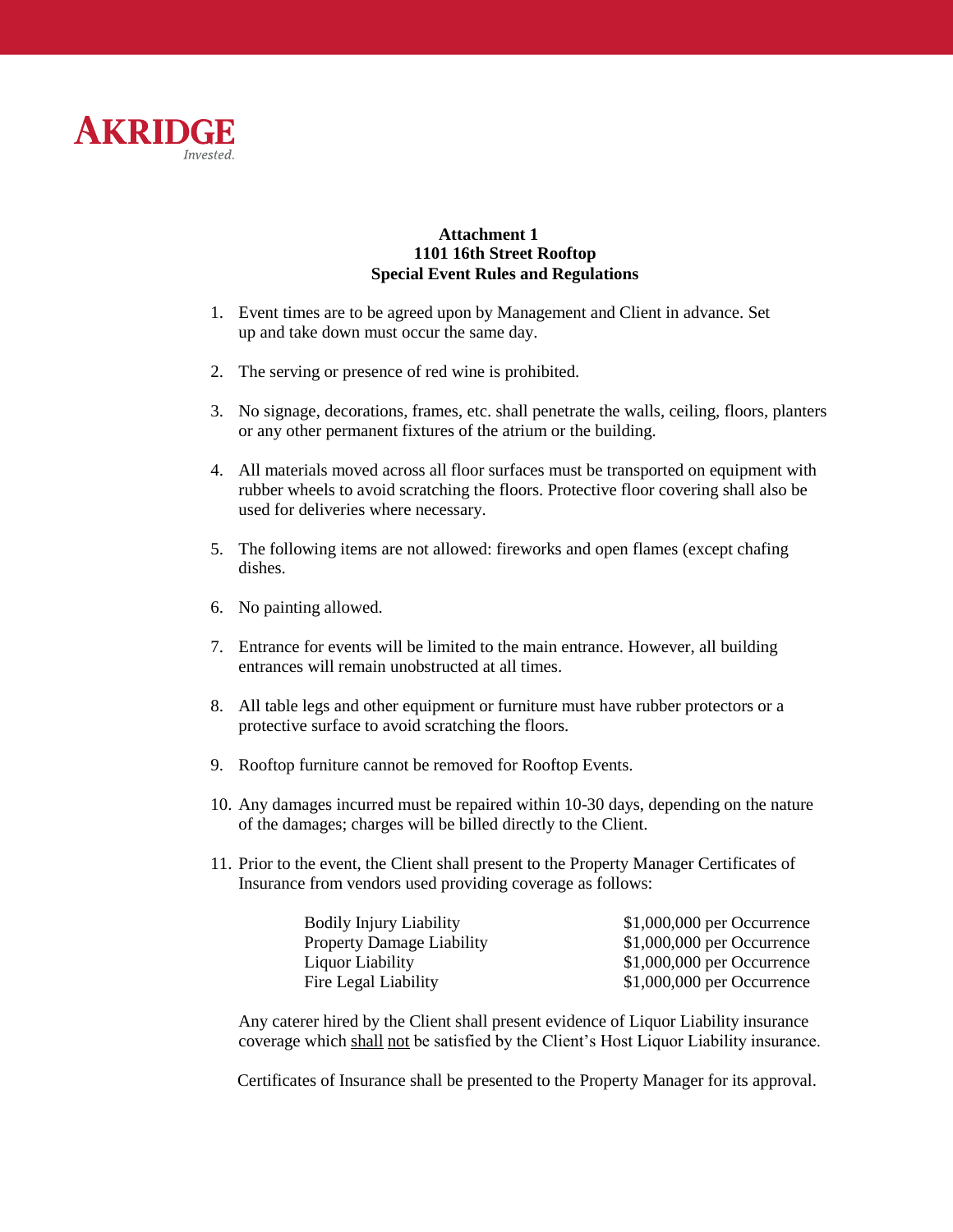

All coverage shall name the building Owner**, 16th STREET INVESTORS, LLC**, and building Property Manager, **The John Akridge Management Company**, as Additional Insured.

All coverage shall be with insurance companies acceptable to Property Manager in a form acceptable to Property Manager (see attached example).

- 12. Fee from Client will be required to cover operating expenses and Akridge on-site personnel. If additional Akridge personnel are required, Client will be charged for the additional costs. Please contact The John Akridge Management Company for an estimate.
- 13. Building Clients may use the lobby for ingress and egress during an event.
- 14. While balloons may be used, Client is responsible for any damages caused by the balloons, as well as removing stray balloons. Stray balloons must be removed by 8:00 a.m. of the first workday following the event.
- 15. No restrictions on caterers. Please see Property Manager for a list of recommended caterers.
- 16. Selected caterer and Client must agree to meet with the Property Manager **prior to the event** to coordinate proper building use (i.e. loading dock, restrooms, and electrical outlets).
- 17. Representative of Akridge will be on the premises during all special events.
- 18. Organizations considered for use of the atrium includes non-profit organizations and select private functions. Organizations selected are at the sole discretion of The John Akridge Management Company.
- 19. Arrangements for underground parking in the building will be arranged directly between the Client and the building parking garage manager, or The John Akridge Management Company prior to the event.